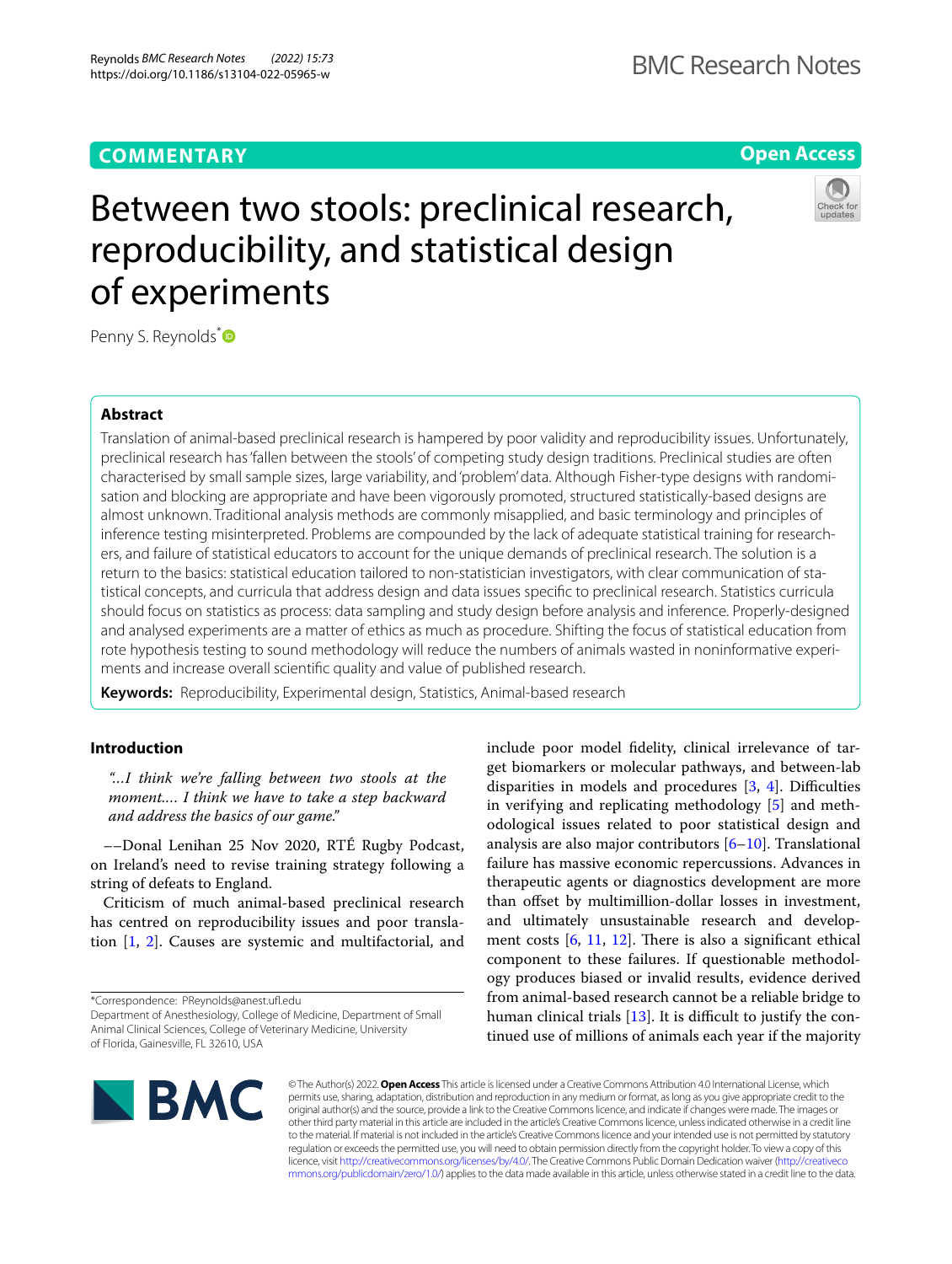are wasted in non-informative experiments that fail to produce tangible beneft.

In this commentary, I suggest that preclinical research has 'fallen between two stools', by not conforming to either clinical trial or agricultural research traditions or skillset camps, and with little of the rigour of either. The solution is a return to the basics for statistical educators and consultants: statistical training explicitly tailored to non-statistician investigators, and coverage of statistical issues and topics relevant to preclinical research. In particular, I urge a change in focus from statistics as 'just maths' to statistics as process. I argue that reform of introductory statistics curricula along these lines could go far to reverse statistical pathologies common to much of the preclinical research literature.

### **Main text**

#### **Two stools of competing traditions**

The clinical trial and agricultural/industrial research traditions show considerable divergence in focus and methodology. *Clinical trials* are performed when there is uncertainty regarding relative efficacy of a specific clinical intervention. They are constrained by the necessity to minimize subject risk of mortality and severe adverse events. In general, clinical trials tend to be relatively large and simple, with only two or a few comparator interventions randomly assigned to many subjects, ideally representative of the target population. Although clinical trials have a history going back several hundred years (e.g.  $[14]$  $[14]$  $[14]$ ), the randomized controlled trial (RCT) as the gold standard was a relatively recent development, with the first modern RCT performed in 1946 [[15](#page-3-11), [16](#page-3-12)], and formalisation only in the late 1970s. Lagging implementation was due in part to resistance to the so-called "numerical approach" by supporters of the non-randomised "let's-try-it-and-see" attitude to clinical research problems [\[17](#page-3-13), [18\]](#page-3-14). Meanwhile, methodology for observational studies was being developed in parallel. Cohort studies in particular have had a key role in epidemiological investigations of carcinogenic and environmental hazards when RCTs are not feasible [[19\]](#page-3-15). Because factors are not randomly assigned to subjects*,* inferring causality requires stringent methodological safeguards for minimising confounding and bias [[15,](#page-3-11) [20](#page-3-16), [21](#page-3-17)].

In contrast, *agricultural/industrial designs* are characterised by small sample sizes and multiple factors studied simultaneously. In addition to randomisation, key design features include replication and blocking ('local control'), coupled with formal statistically-structured arrangements of input variables, such as randomized complete block and factorial designs [[22\]](#page-3-18). Agricultural designs were developed primarily by Sir Ronald Fisher in the early half of the twentieth century. These principles were subsequently extended to industrial experimentation by George Box and collaborators [[23\]](#page-4-0). Industrial experiments are further distinguished by *sequential implementation* (data from a small or restricted group of runs in the original experiment can be used to inform the next experiment), with prompt feedback (*immediacy*), allowing iteration and relatively rapid convergence to target solutions [\[24](#page-4-1)]. For these applications, variable screening and model building are both of interest, and 'design' is essentially the imposition of a statistical model as a useful approximation to the response of interest [[23](#page-4-0), [25\]](#page-4-2).

#### **Preclinical studies: between the stools**

Animal-based research studies are unique for the explicit ethical obligation to minimise the numbers of animals used. Application of Three Rs (Replacement, Reduction, Refnement) principles are based on the premise that maximum scientifc value should be obtained with minimal harms [[26\]](#page-4-3). However, over-emphasis on numbers reduction has contributed to underpowered experiments generating unreliable, and ultimately noninformative, results [\[27](#page-4-4), [28\]](#page-4-5).

Small sample sizes, large variability, multi-group comparisons, and the exploratory nature of much preclinical research suggest that study designs should be more aligned with the agricultural/industrial tradition. Fishertype designs (such as randomised complete blocks and factorials) are suitable for purpose and have been vigorously promoted [\[12,](#page-3-8) [29–](#page-4-6)[33](#page-4-7)], as have procedural methods for controlling variation without increasing sample size [[34\]](#page-4-8), and design features that increase validity [[1,](#page-3-0) [35](#page-4-9)]. However, these methods seem to be virtually unknown in the preclinical literature [\[7](#page-3-19), [8,](#page-3-20) [36](#page-4-10)[–38\]](#page-4-11). Two-group comparisons more typical of clinical trials are common, although unsuited to assessing multiple factors with interactions. Informal examination of introductory textbooks and statistics course syllabi suggest that knowledge gaps are due in part to sparse formal training in experimental design, and neglect of analytical methods more suited to preclinical data. Compounding these problems is lack of general statistical oversight. Unlike human-based studies [[39\]](#page-4-12), few animal research oversight committees in the USA have access to properly qualifed biostatisticians, statistical analysis plans and study preregistration are not required, and protocol review criteria vary considerably between institutions [\[40](#page-4-13)].

#### **Statistical pathologies in the preclinical literature**

Bad statistical practices are very deeply entrenched in the preclinical literature. Many of the major errors observed in the research literature involve statistical basics  $[41-43]$  $[41-43]$ . Statistics service courses tend to emphasise mathematical aspects of probability and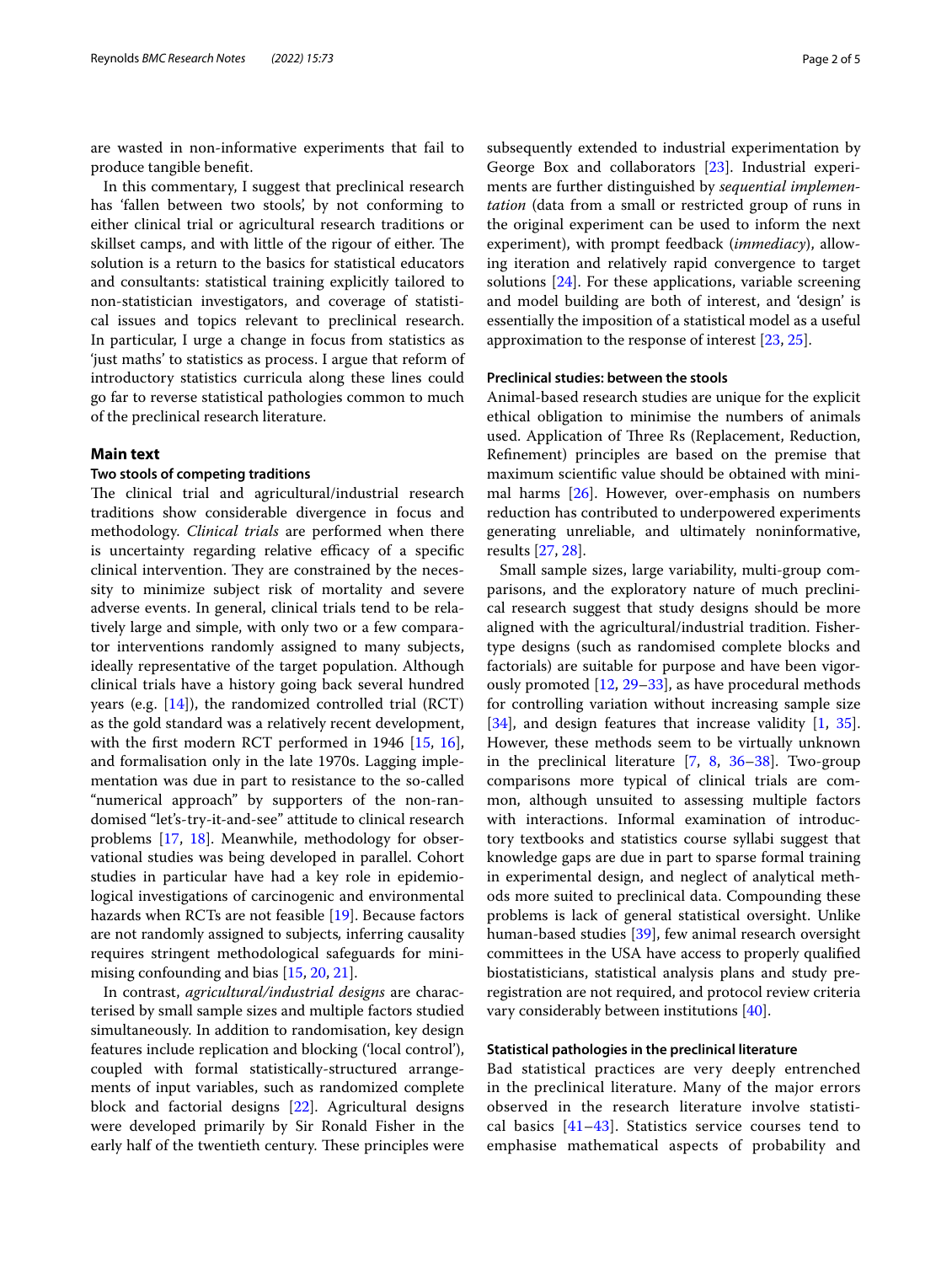null hypothesis signifcance testing at the expense of non-mathematical components of statistical process [[44](#page-4-16)[–46](#page-4-17)]. Consequently, it is now part of the belief system of many investigators that 'statistical signifcance  $(P<0.05)$ ' is the major criterion for assessing biological importance of results, and that P-values are an intrinsic property of the biological event or group of animals being studied [[47\]](#page-4-18). As a result, there is over-reliance on rote hypothesis testing and P-values to interpret results. Related pathologies include reporting of orphan inexact P-values with no context, P-hacking, N-hacking, selective reporting, and spin [[41](#page-4-14), [48](#page-4-19)].

A second problem area is poor understanding by investigators of basic statistical concepts and operational defnitions. Statistical terms are frequently confated with lay meanings, confused with other technical defnitions, or ignored. Concepts that seem especially misunderstood include 'study design', 'randomisation', 'cohort', 'unit of analysis', and 'replication'. To investigators, 'study design' refers primarily to descriptions of technical methodology and materials, e.g. [[49\]](#page-4-20). To applied statisticians, 'study design' is the formal arrangement and structuring of independent or predictor variables hypothesized to afect the response or outcome of interest. A good study design maximizes the experimental signal by accounting for diverse sources of variability [[31,](#page-4-21) [50](#page-4-22), [51\]](#page-4-23)), and incorporates specifc design features to ensure results are reliable and valid, such as correct specifcation of the unit of analysis, relevant outcome measures, inclusion and exclusion criteria, and bias minimization methods [[8,](#page-3-20) [35](#page-4-9), [52\]](#page-4-24). 'Randomisation' to statisticians is a formal probabilistic process that minimizes selection bias and efect of latent confounders, and is the cornerstone for statistical inference. In contrast, randomisation in preclinical studies seems to be frequently misinterpreted in the lay sense of 'unplanned' or 'haphazard' [[53\]](#page-4-25), or is likely not performed at all  $[8, 38, 54, 55]$  $[8, 38, 54, 55]$  $[8, 38, 54, 55]$  $[8, 38, 54, 55]$  $[8, 38, 54, 55]$  $[8, 38, 54, 55]$  $[8, 38, 54, 55]$  $[8, 38, 54, 55]$ . The common habit of referring to a group of animals subjected to a given treatment or intervention as a 'cohort' likely refects non-random allocation of subjects to a defned intervention group, an invalid and confounded assignment strategy  $[56]$  $[56]$ . The term 'cohort' actually refers to groups of subjects in observational studies, where group membership is defned by some common characteristic [[19\]](#page-3-15). It does not refer to experimental treatment groups with group allocation determined by randomisation. The meaning of 'unit of analysis' is virtually unknown, or confused with biological and observational units [[56](#page-4-28)[–58](#page-4-29)]. 'Replication' is frequently interpreted solely as duplication of the total sample size for 'reproducibility' [[59](#page-4-30)], rather than as an independent repeat run of each combination of treatment factors [[25](#page-4-2)].

A third area of concern is that the conventional statistical arsenal of t-tests, ANOVA, and  $\chi^2$  tests [[60](#page-4-31), [61](#page-4-32)] is unsuited for analysing 'problem' data typical of many preclinical studies. 'Problem' data include non-gaussian, correlated (clustered, nested, time dependencies), or non-linear data; data that are missing at random or due to dropout or attrition; data characterised by over-representation of true zeros; and high-dimensional data. A major defciency that must be addressed is the focus of introductory courses on methods virtually unchanged since the 1950s, with little coverage of modern methods more appropriate for such data [[8,](#page-3-20) [35,](#page-4-9) [44](#page-4-16)].

Finally, there is little attention paid to methods for identifying diverse sources of variation during experiment planning. Research papers rarely report auxiliary variables and conditions related to animal signalment, environment, and procedures only indirectly related to the main experiments, e.g. [\[62\]](#page-4-33). Such variables contribute to unpredictable efects on animals and experimental results, resulting in uncontrolled variation that obscures true treatment efects. For example, systematic investigations of factors contributing to survival time in mouse models of amyotrophic lateral sclerosis suggested that claims for therapeutic efficacy were most likely due to the efects of uncontrolled variation rather than actual drug efects [[12](#page-3-8), [29,](#page-4-6) [33](#page-4-7)].

#### **Outlook**

Lack of knowledge on the part of investigators is related to training defciencies on the part of statistics educators. The solution is a return to the basics: statistical education that meets the needs of non-statistician investigators, and curricula addressing design and data issues specifc to preclinical research. This is hardly new: in 1954, John Tukey identifed as essential that "statistical methods should be tailored to the real needs of the user" [[63](#page-4-34)], and this has been repeated in the decades since [\[9](#page-3-21), [44](#page-4-16), [46](#page-4-17), [64,](#page-4-35) [65](#page-4-36)]. Investigators still identify better training in statistics and statistical methods as a high priority [[9](#page-3-21), [64](#page-4-35)]. The June 2021 report by the Advisory Committee to the Director of the National Institutes of Health (NIH-ACD) made fve major recommendations to improve rigor and reproducibility of animal-based research, among which was recognition of the need for "modern and innovative statistics curricula relevant to animal researchers" [\[9](#page-3-21)].

What do researchers need? The poor internal validity characterising much preclinical research [[66](#page-4-37)] refects poor understanding of the upstream basics of statistically-based study design and data sampling strategies. Unreliable downstream results cannot be rescued by fancy analyses after the fact, as Fisher himself warned  $[67]$  $[67]$  $[67]$ . Therefore, the concept that good statistical principles must be built in during planning and before data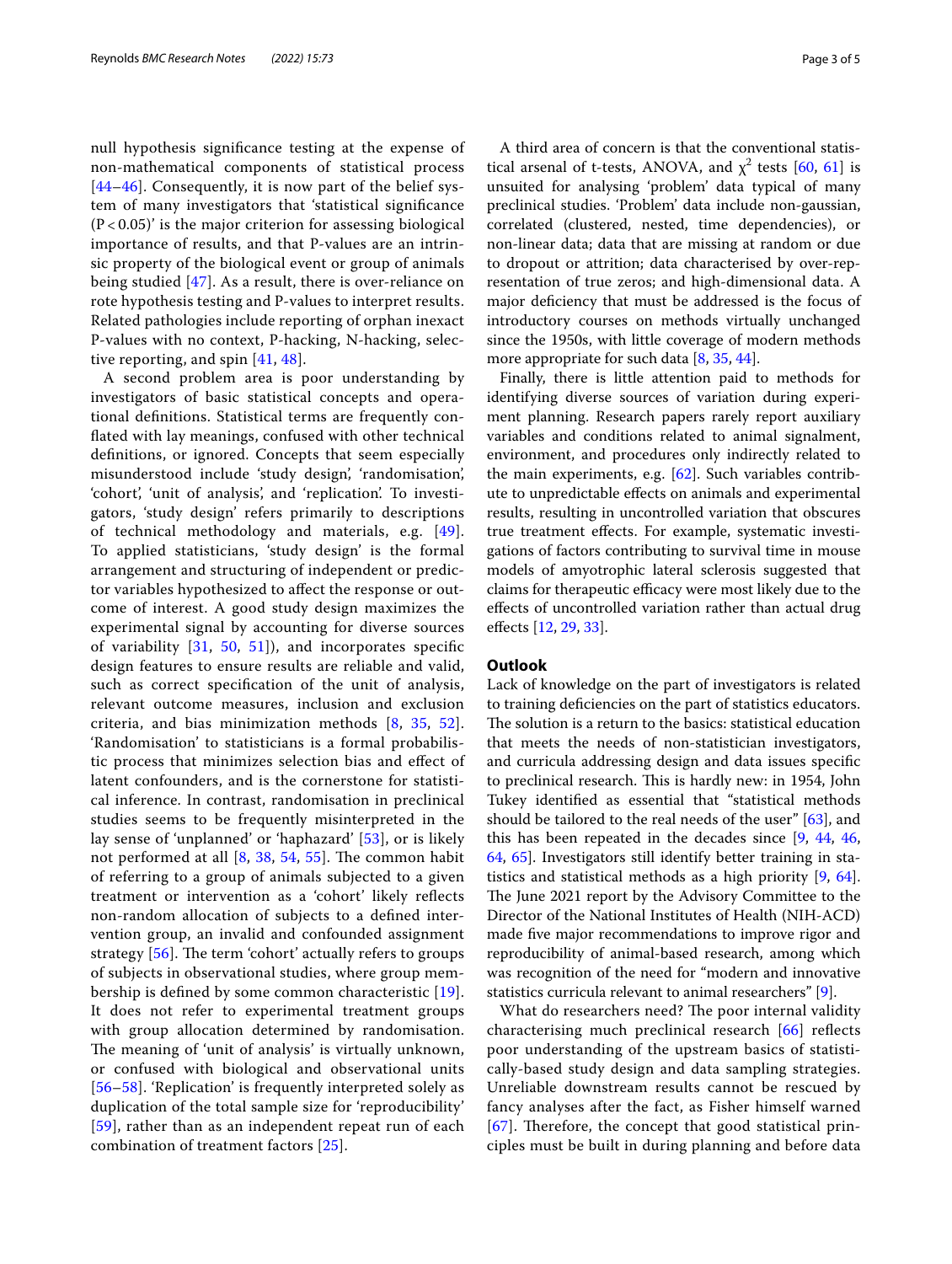are collected must be introduced and reinforced. This can be accomplished frst, by more appropriate training of entry-level researchers with courses and topic coverage more attuned to specifc need, and second by removal of longstanding barriers (such as cost and academic credit) to early consultation with appropriately-training statisticians. Early formal involvement of applied statisticians in the planning process must be encouraged and rewarded [[9,](#page-3-21) [68\]](#page-4-39).

Statistical educators and consultants must be re-educated to better address actual research needs. 'Statistics' is neither just maths nor an analytical frill tacked on to a study after data have been collected. Instead, statisticians must structure instructional materials to refect the basic tenets of statistical process: design before inference, and data quality before analysis [[69\]](#page-4-40). Data curation skills are also part of good statistical practice [[46\]](#page-4-17), identifed as such for nearly a century [[70](#page-4-41)]. These practices are not strongly mathematical, and unfortunately statisticians tend to be uninterested in non-mathematical procedures [[46,](#page-4-17) [71](#page-4-42)]. Second, service courses must shift away from pedagogical approaches common to applied maths or algebra, where uncritical analysis of a data set leads to a fxed 'correct' solution [[46](#page-4-17), [71](#page-4-42), [72\]](#page-4-43). Procedural change could be accelerated by statisticians becoming more aware of best-practice expectations though evidence-based planning [\[73](#page-4-44)] and reporting  $[74]$  $[74]$  guidelines. These tools can direct early-stage study planning to ensure that procedures strengthening study validity can be incorporated [[4](#page-3-3), [35](#page-4-9), [74,](#page-4-45) [75\]](#page-4-46).

Properly designed and analysed experiments are an ethical issue [[28,](#page-4-5) [66](#page-4-37), [69\]](#page-4-40). Shifting the focus of statistical education from rote hypothesis testing to sound methodology should ultimately reduce the numbers of animals wasted in noninformative experiments and increase overall scientifc quality and value of published research.

#### **Abbreviations**

3Rs: Replacement, Reduction, Refnement; NIH-ACD: Advisory Committee to the Director of the National Institutes of Health; RCT: Randomised controlled trial.

#### **Acknowledgements**

Many thanks to Dr Tamara Hughes and three anonymous reviewers for useful suggestions that greatly improved the manuscript.

#### **Authors' contributions**

PSR wrote the paper, designed, compiled, and composed the original draft, reviewed and revised the fnal draft. The author read and approved the fnal manuscript.

#### **Funding**

None to declare.

**Availability of data and materials**

Not applicable.

#### **Declarations**

**Ethics approval and consent to participate** Not applicable.

**Consent for publication**

Not applicable.

#### **Competing interests**

PSR was a member of the ARRIVE 2.0 International Working Group.

Received: 22 December 2021 Accepted: 8 February 2022 Published online: 21 February 2022

#### **References**

- <span id="page-3-0"></span>1. Bailoo JD, Reichlin TS, Würbel H. Refnement of experimental design and conduct in laboratory animal research. ILAR J. 2014;55(3):383–91.
- <span id="page-3-1"></span>2. Lowenstein PR, Castro MG. Uncertainty in the translation of preclinical experiments to clinical trials. Why do most phase III clinical trials fail? Curr Gene Ther. 2009;9(5):368–74.
- <span id="page-3-2"></span>3. McGonigle P, Ruggeri B. Animal models of human disease: challenges in enabling translation. Biochem Pharmacol. 2014;87:162–71.
- <span id="page-3-3"></span>4. van der Worp HB, Sandercock PAG. Improving the process of translational research. BMJ. 2012;245: e7837.
- <span id="page-3-4"></span>5. Errington TM, Denis A, Allison AB, Araiza R, Aza-Blanc P, Bower LR, Campos J, Chu H, Denson S, Dionham C, et al. Experiments from unfnished registered reports in the reproducibility project: cancer biology. Elife. 2021;10: e73430.
- <span id="page-3-5"></span>6. Freedman LP, Cockburn IM, Simcoe TS. The economics of reproducibility in preclinical research. PLoS Biol. 2015;13: e1002165.
- <span id="page-3-19"></span>7. Macleod MR. Why animal research needs to improve. Nature. 2011;477:511.
- <span id="page-3-20"></span>8. Macleod MR, Lawson McLean A, Kyriakopoulou A, Serghiou S, de Wilde A, Sherratt N, Hirst T, Hemblade R, Bahor Z, Nunes-Fonseca C, et al. Risk of bias in reports of *in vivo* research: a focus for improvement. PLOS Biol. 2015;13(11): e1002301.
- <span id="page-3-21"></span>9. Wold B, Tabak LA, Advisory Committee to the Director. ACD working group on enhancing rigor, transparency, and translatability in animal. Washington, DC: Department of Health and Human Services; 2021.
- <span id="page-3-6"></span>10. Van Calster B, Wynants L, Riley RD, van Smeden M, Collins GS. Methodology over metrics: current scientifc standards are a disservice to patients and society. J Clinical Epidemiol. 2021;138:219–26.
- <span id="page-3-7"></span>11. Ledford H. 4 ways to fx the clinical trial. Nature. 2011;477:526–8.
- <span id="page-3-8"></span>12. Perrin S. Make mouse studies work. Nature. 2014;507:423–5.
- <span id="page-3-9"></span>13. Macleod M. Learning lessons from MVA85A, a failed booster vaccine for BCG. BMJ. 2018;360: k66.
- <span id="page-3-10"></span>14. Collier R. Legumes, lemons and streptomycin: a short history of the clinical trial. CMAJ. 2009;180:23–4.
- <span id="page-3-11"></span>15. Doll R. Sir Austin Bradford Hill and the progress of medical science. BMJ. 1992;305:1521–6.
- <span id="page-3-12"></span>16. Hart PD. A change in scientifc approach: from alternation to randomised allocation in clinical trials in the 1940s. BMJ. 1999;319:572–3.
- <span id="page-3-13"></span>17. Peto R. Refections on the design and analysis of clinical trials and metaanalyses in the 1970s and 1980s. J R Soc Med. 2019;112(2):78–80.
- <span id="page-3-14"></span>18. Silverman WA. Personal refections on lessons learned from randomized trials involving newborn infants from 1951 to 1967. Clin Trials. 2004;1:179–84.
- <span id="page-3-15"></span>19. Breslow NE, Day NE. The role of cohort studies in cancer epidemiology. In: Breslow NE, Day NE, editors. Statistical methods in cancer research. Volume II—the design and analysis of cohort studies. Lyon: IARC Scientifc Publications; 1987.
- <span id="page-3-16"></span>20. Armitage P. Before and after Bradford Hill: some trends in medical statistics. J R Stat Soc A Stat Soc. 1995;158(1):143–53.
- <span id="page-3-17"></span>21. Hill AB. The environment and disease: association or causation? Proc R Soc Med. 1965;58:295–300.
- <span id="page-3-18"></span>22. Street DJ. Fisher's contributions to agricultural statistics. Biometrics. 1990;46(4):937–45.